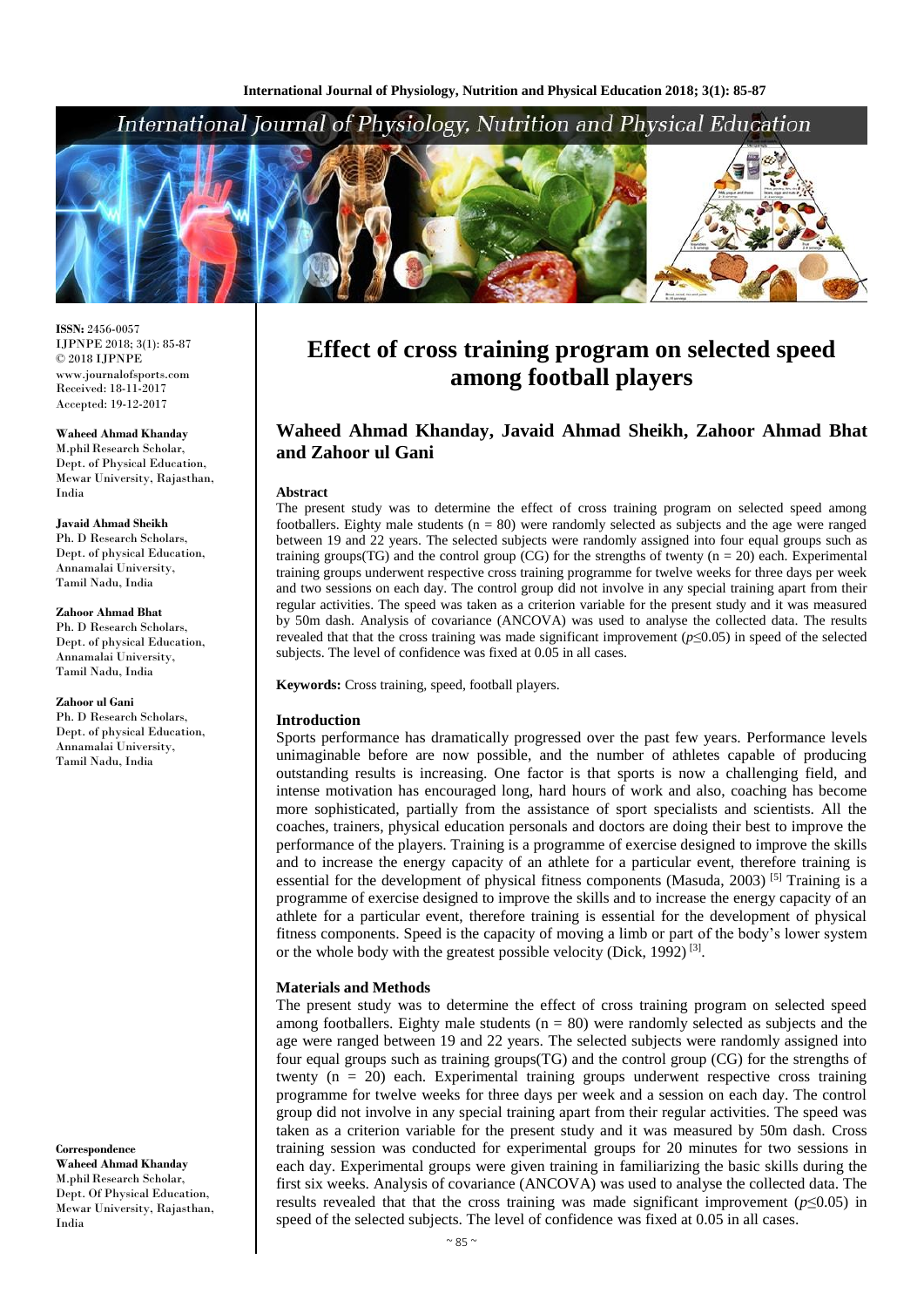International Journal of Physiology, Nutrition and Physical Education

#### **Data Analysis**

Mean and Standard deviation were calculated for speed of each training group. And the data were analyzed by using analysis of covariance (ANCOVA). Statistical significance was fixed at 0.05 levels.

| Table 1: Analysis of Covariance on Speed among Control and Cross Training Groups |  |  |  |
|----------------------------------------------------------------------------------|--|--|--|
|----------------------------------------------------------------------------------|--|--|--|

|                  | <b>Control</b><br>Group | <b>Cross Training</b><br>Group-I | <b>Cross Training</b><br>Group-Ii | <b>Cross Training</b><br>Group-Iii | <b>SOV</b> | <b>Sum</b><br>of Squares | Df           | Mean<br><b>Squares</b> | <b>F</b> -Ratio |
|------------------|-------------------------|----------------------------------|-----------------------------------|------------------------------------|------------|--------------------------|--------------|------------------------|-----------------|
| Pre Test Mean    | 7.31                    | 7.42                             | 7.29                              | 7.31                               | Between    | 0.19                     | $\mathbf{r}$ | 0.06                   | 1.17            |
|                  | $(\pm 0.25)$            | $(\pm 0.27)$                     | $(\pm 0.22)$                      | $(\pm 0.18)$                       | Within     | 4.17                     | 76           | 0.05                   |                 |
| Post Test Mean   | 7.25                    | 7.06                             | 7.05                              | 6.86                               | Between    | 1.48                     | $\sim$       | 0.49                   | 13.84*          |
|                  | $(\pm 0.19)$            | $(\pm 0.16)$                     | $(\pm 0.19)$                      | $(\pm 0.21)$                       | Within     | 2.71                     | 76           | 0.04                   |                 |
| Adjusted post    | 7.26                    | 6.99                             | 7.07                              | 6.87                               | Between    | 1.56                     | $\sim$       | 0.52                   | 44.45*          |
| <b>Test Mean</b> |                         |                                  |                                   |                                    | Within     | 0.87                     | 75           | 0.01                   |                 |

Table F-ratio at 0.05 level of confidence for 3 and 76 (df) =  $2.49$ , 3 and 75(df) =  $2.49$ 

\* Significant at 0.05 level.

Table- I shows that the pretest means of control group, cross training group I, II and III were 7.31 ( $\pm 0.25$ ), 7.42 ( $\pm 0.27$ ), 7.29 ( $\pm$ 0.22) and 7.31( $\pm$ 0.18) respectively. The obtained F value of 1.17 was less than the required table value 2.49. This proved that there was no significant mean difference between the groups at post test period.

The posttest means of the variable speed among control group, cross training group I, II and III were 7.25  $(\pm 0.19)$ , 7.06 ( $\pm$ 0.16), 7.05( $\pm$ 0.19) 6.86 ( $\pm$ 0.21) respectively. The obtained F value of 13.84 was greater than the required table value of 2.49. This proved that there was a significant mean difference among the groups after the twelve weeks training.

The adjusted posttest means of the control group, cross training group I, II and III were 7.26, 6.99, 7.07 and 6.87 respectively. The obtained F value of 44.45 was greater than the required table value of 2.49. This proved that there was a significant mean difference among the three groups.

Since the obtained F ratio of the adjusted posttest means was found to be significant, Scheffe's post hoc test was applied. The obtained paired mean differences among the training and control group, between the training groups and the confidence interval required for significance are presented in table-II.

**Table 2:** Scheffe's Confidence Interval Test Scores and the Mean Differences between the Groups on Speed

| <b>Means</b> of         |                                  |                                   | Paired                             |                        |                            |  |
|-------------------------|----------------------------------|-----------------------------------|------------------------------------|------------------------|----------------------------|--|
| <b>Control</b><br>Group | <b>Cross Training</b><br>Group-I | <b>Cross Training</b><br>Group-Ii | <b>Cross Training</b><br>Group-Iii | <b>Mean Difference</b> | <b>Confidence Interval</b> |  |
| 7.26                    | 6.99                             |                                   |                                    | $0.27*$                | 0.08                       |  |
| 7.26                    |                                  | 7.07                              |                                    | $0.19*$                | 0.08                       |  |
| 7.26                    |                                  |                                   | 6.87                               | $0.39*$                | 0.08                       |  |
|                         | 6.99                             | 7.07                              |                                    | $0.08*$                | 0.08                       |  |
|                         | 6.99                             |                                   | 6.87                               | $0.12*$                | 0.08                       |  |
|                         |                                  | 7.07                              | 6.87                               | $0.20*$                | 0.08                       |  |

\*Significant at 0.05 level

The paired mean difference obtained for cross training groups I, II and III when compared with control group were 0.27, 0.19 and 0.39 respectively. The paired mean difference between cross training groups I&II, I&III and II&III were 0.08, 0.12 and 0.20 respectively. All the paired mean differences were higher than the confidence interval value. The results of the study also show that all the three trainings had resulted in a significant improvement in speed as compared with control group. Among the three training groups, cross training group-III (*football training and resisted running*) was superior, followed by cross training group-I (*football training and plyometric training*) and cross training group-II *(football training and aerobics training*).



**Fig 1:** Bar Diagram Showing Pre, Post and Adjusted Post Test Means of Control and Experimental Groups on Speed